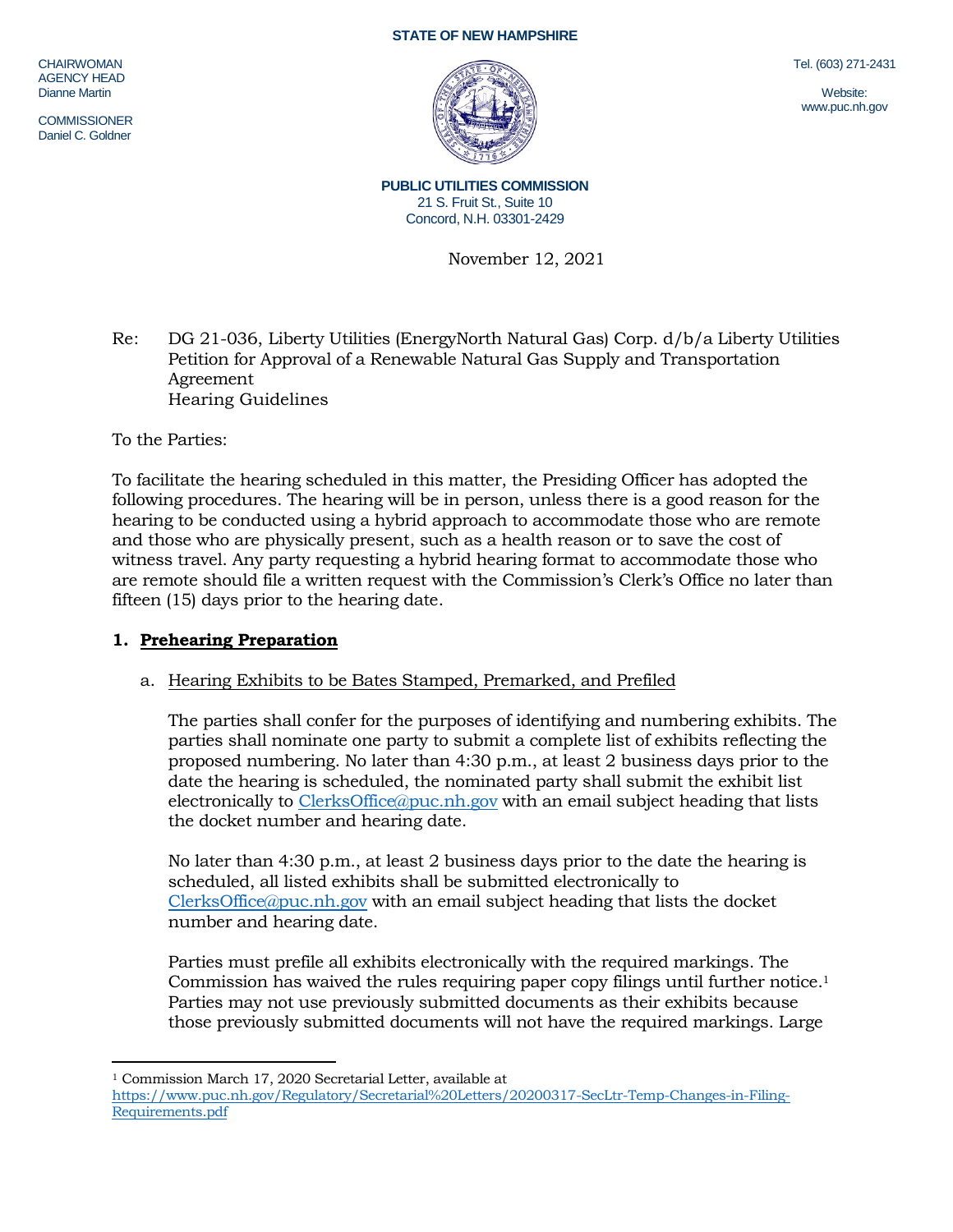files must be broken down into files that do not exceed 25 MB in size, and individual emails may not exceed 25 MB in size.

Parties must premark each exhibit in the upper right hand corner of each page with the docket number and the exhibit number. *See* N.H. Admin. R., Puc 203.22(d)(1). Parties must sequentially paginate each exhibit, which should be Bates-stamped with Arabic numerals only. *See* N.H. Admin. R., Puc 203.22(c). The sequential pagination must carry through multi-document exhibits. Bates numbering must appear in the lower right corner of each page of the exhibit, in approximately the same location, unless such placement would cause confusion or block the view of necessary information in the exhibit.

Parties must name each electronic version of an exhibit using the following naming convention: Docket No. without prefix\_Date of Hearing\_exh no. [Example: 20- 040\_2020-04-27\_exh\_3]. Parties may not include more than one exhibit per electronic file. If a large file exceeds 25 MB in size and has been broken into several smaller parts, this should be reflected in the exhibit number, such as "exh\_1 (Part 1 of 5)." Confidential files should be named using the following naming convention: con\_ Docket No. without prefix\_Date of Hearing\_exh no.

Failure of the parties to follow the above requirements may result in postponement of the hearing.

b. Witness Lists

No later than 4:30 p.m., at least 2 business days prior to the date the hearing is scheduled, each party shall submit its witness list electronically to [ClerksOffice@puc.nh.gov](mailto:Clerks.Office@puc.nh.gov) with an email subject heading that lists the docket number, hearing date, and name of party filing. The parties may submit a joint witness list. The Commission may limit the number of witnesses or time for each witness's testimony pursuant to Puc 203.21.

c. Filing and Service

All parties must observe the Commission's rules for service.

Parties may, but are not required to, file paper copies of exhibits and exhibit lists at this time. If parties elect to file only electronically at this time, then they are directed to maintain one paper copy of all filings. The Commission will issue a subsequent order or letter indicating when that paper copy must be filed.

### d. Confidential Information

No later than 4:30 p.m., at least 2 business days prior to the date the hearing is scheduled, parties must advise the Commission by email sent to [ClerksOffice@puc.nh.gov](mailto:Clerks.Office@puc.nh.gov) and the service list only if they will be discussing or introducing confidential information during the hearing. If so, parties should identify the confidential information in question.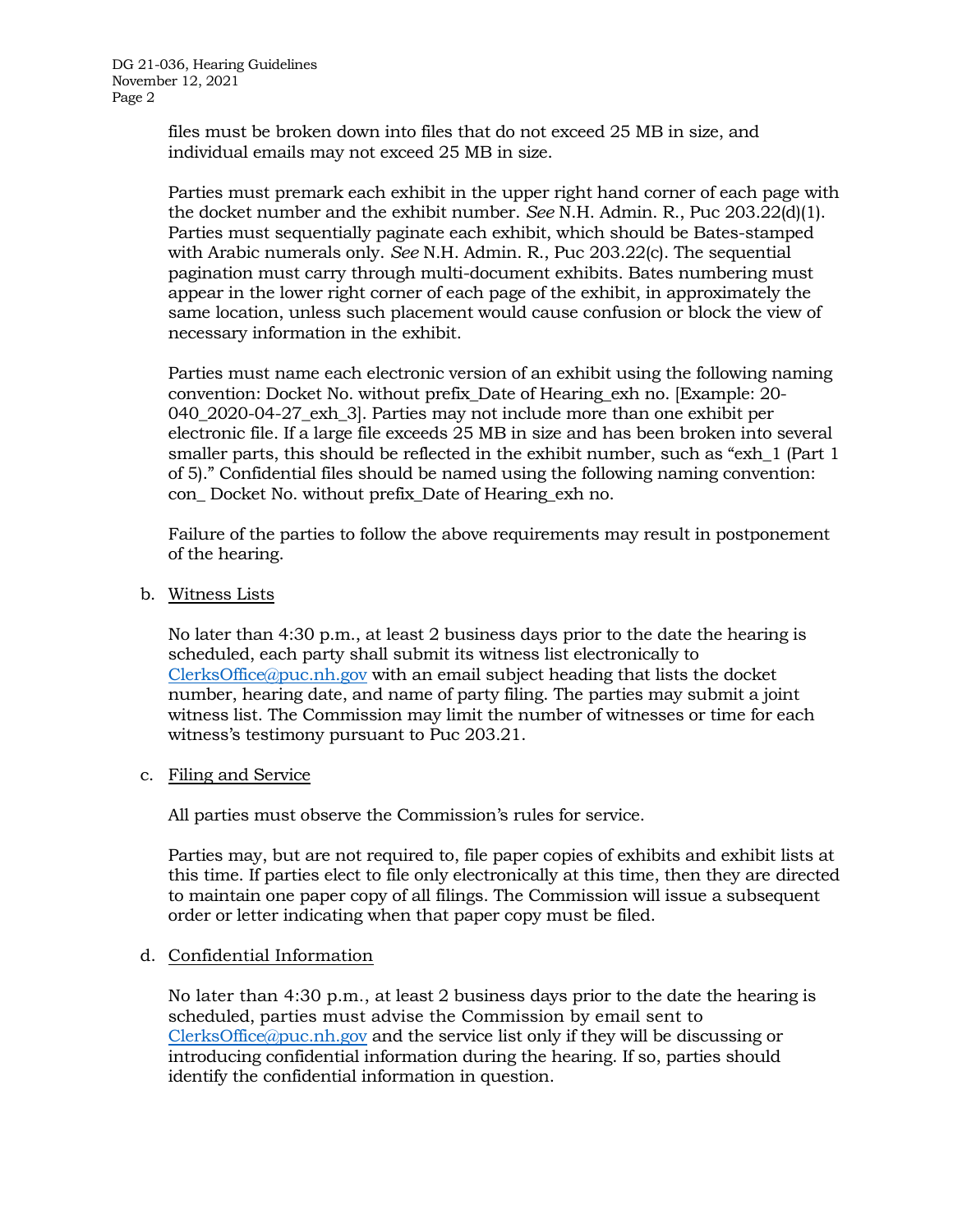DG 21-036, Hearing Guidelines November 12, 2021 Page 3

## **2. Conduct of Hybrid Hearing**

#### a. Use of Webex Videoconferencing Platform

If a hybrid hearing format will be used, the Commission will use the Webex videoconferencing software to hold the hearing. Parties will be sent a link to the Webex videoconference in advance that will enable them to join the hearing remotely.

### b. Technology Requirements for Remote Participation & Best Practices

Parties and individuals participating remotely must have the ability to be seen and heard by the commissioners during the hearing. Accordingly, some form of camera device and microphone must be available to remote participants. All individuals participating remotely are encouraged to use a hard-wired, not wireless, internet connection and a good quality wired microphone. Participants should download and test the Webex software in advance of the hearing.

#### c. Preregistration of Remote Participants

No later than 4:30 p.m., at least 2 business days prior to the date the hearing is scheduled, each person wishing to speak for, or on behalf of, a party, or to provide public comment, during the hearing must register with the moderator<sup>2</sup> at [PUCWebModerator@puc.nh.gov](mailto:PUCWebModerator@puc.nh.gov) by sending an email with a subject heading that lists the docket number, hearing date, and name of party filing. A party should submit one email for all of its participants (witnesses, attorneys, etc.) listing the name, email address, and telephone number of each participant.

### d. Preregistration of In-Person Participants

 $\overline{a}$ 

Parties and members of the public wishing to attend the hearing in person are encouraged to register in advance at [ClerksOffice@puc.nh.gov](mailto:Clerks.Office@puc.nh.gov) or by calling the Commission at (603) 271-2431, at least two days before the hearing.

### e. Presentation of Exhibits by Remote Participants

Each participant must clearly identify each exhibit by its premarked number before referencing it or introducing it by video during the hearing. If it will be necessary for a party to display an exhibit (or exhibits) on the screen during the hearing, then that party must do a run-through with the moderator at least one business day prior to the scheduled hearing to ensure that the party knows how to do so and how to close the presentation when it is complete.

<sup>2</sup> The moderator is a staff member assigned to aid the Commission with the technological aspects of the remote hearing.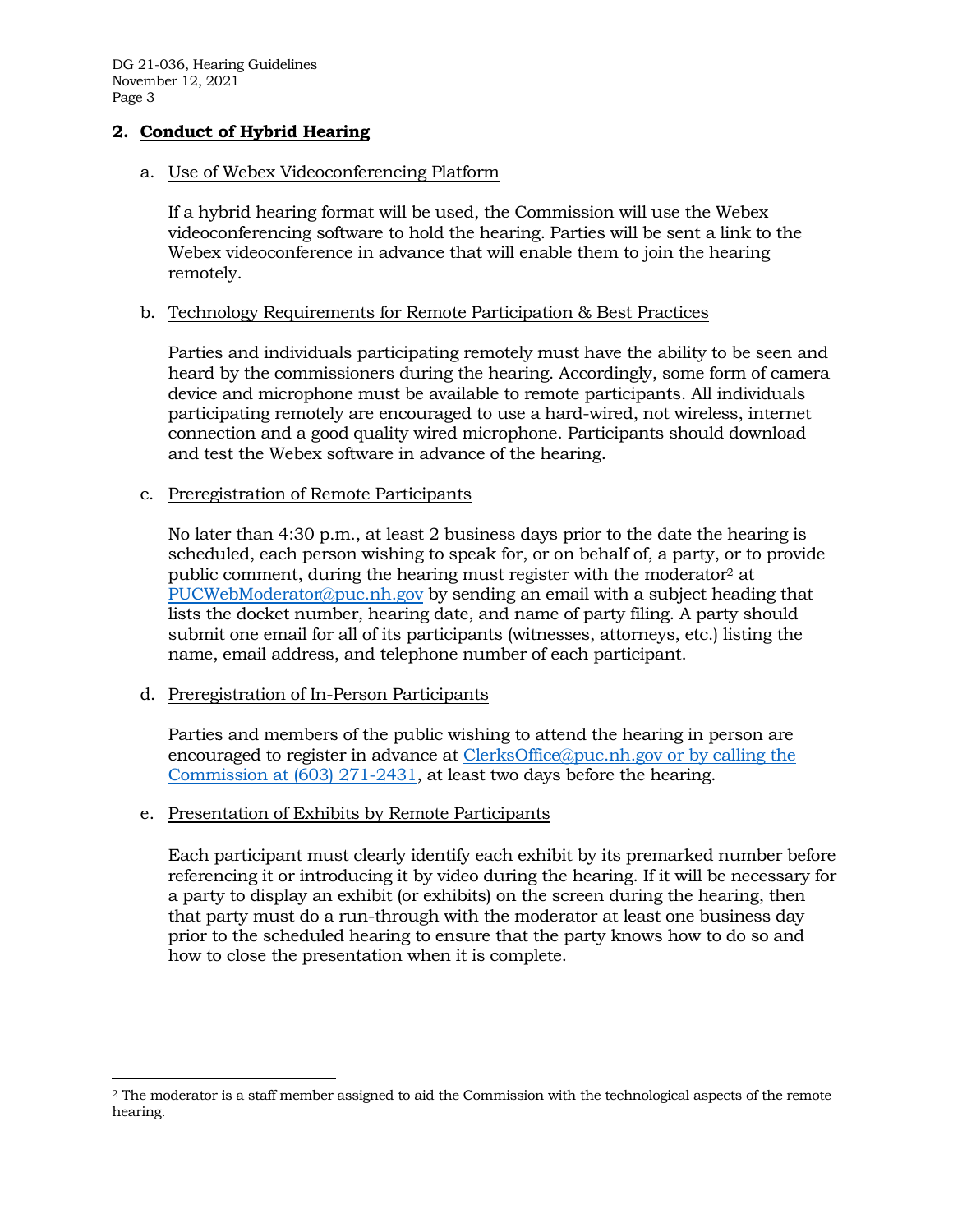## f. Technology Trouble Shooting on the Hearing Day

Hearing participants joining remotely via Webex must join the Webex conference at least 15 minutes before the scheduled commencement of the hearing to verify their names and affiliations, resolve any technical issues, and discuss any necessary preparations prior to the commencement of the hearing.

Any participant experiencing difficulties obtaining access to, or participating in, the hearing should call the Commission at (603) 271-2431.

## g. Hybrid Hearing Protocol for Remote Participants

A stenographer will make a record of each of the Commission's hearings. Therefore, during the hybrid hearing, all participants must choose the "mute" option when they are not speaking to ensure the best sound quality. The moderator will mute any participant causing noise interference.

Although participants must mute their microphones when not speaking, participants wishing to make an objection may unmute for that purpose. For any other issue, anyone wishing to speak should physically raise their hand first and should only speak after being recognized by the Presiding Officer.

All non-active participants who are not attorneys will be placed in "attendee" mode, which will deactivate their microphone and video feed, to make it easier for other participants and the Commissioners to focus on the speakers during the hearing and to reduce network saturation. Non-active participants will still be able to view and hear the hearing.

Each participant must clearly identify him- or herself before speaking and identify any other persons present at the participant's location. Speakers are advised to face their camera and speak slowly, with frequent pauses, to ensure accurate transcription.

The Commission does not recommend the use of the Webex "private chat" function to facilitate attorney/client consultations. The Commission does not use or monitor the chat function during hybrid hearings.

h. Although the Commission will, if necessary, address any confidential matters separately at a single time during the hybrid hearing, the Commission may also need to do so at other times during the hearing, at which time public access to the hearing will be suspended. The public and parties who do not have a right to confidential information will not be able to participate in the hearing when this occurs for so long as confidential information is being addressed during the hearing.

The Presiding Officer may issue further procedures as necessary.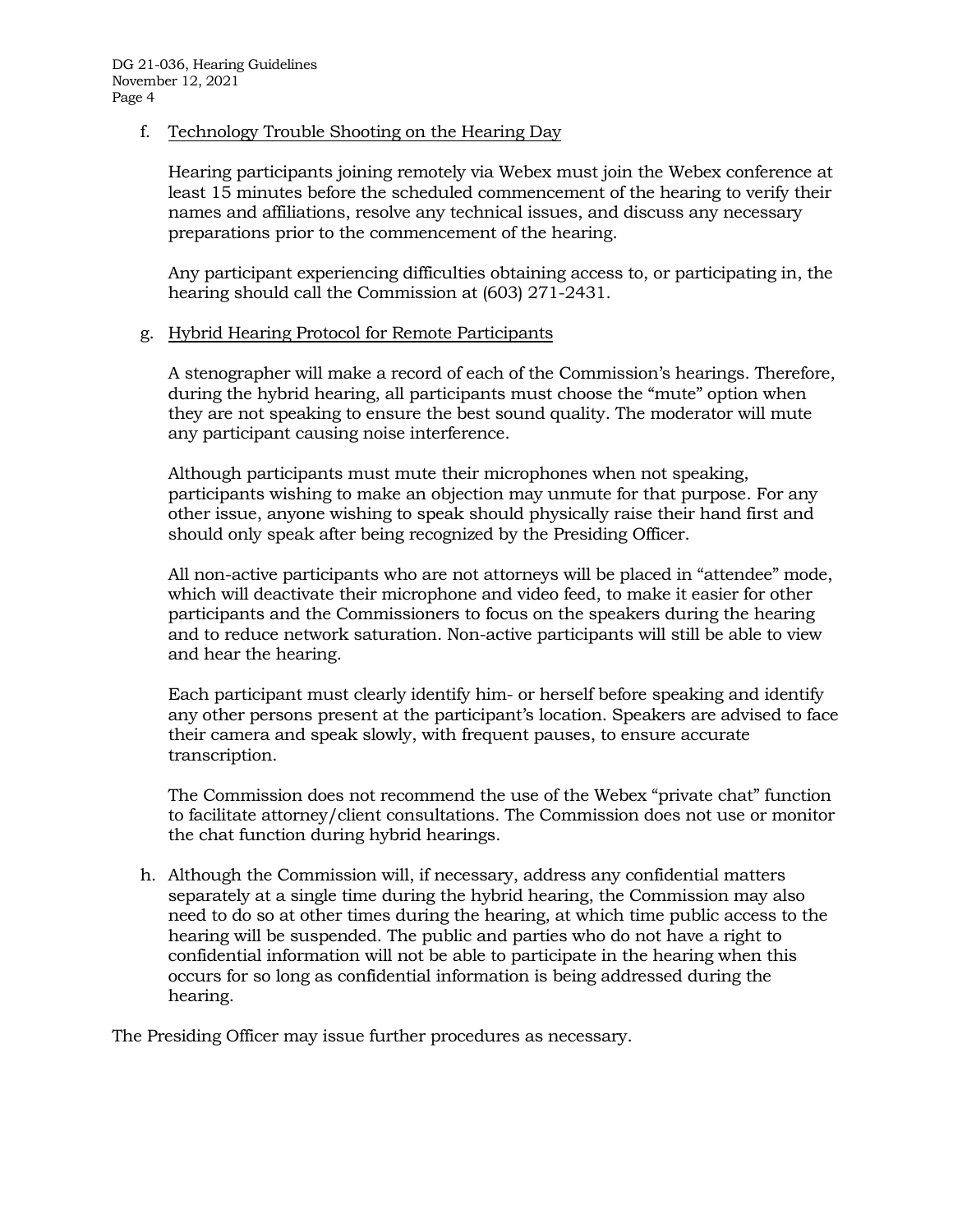DG 21-036, Hearing Guidelines November 12, 2021 Page 5

Sincerely,

Diagne Martin

Dianne Martin Presiding Officer Chairwoman

cc: Service List (Electronically) Docket File